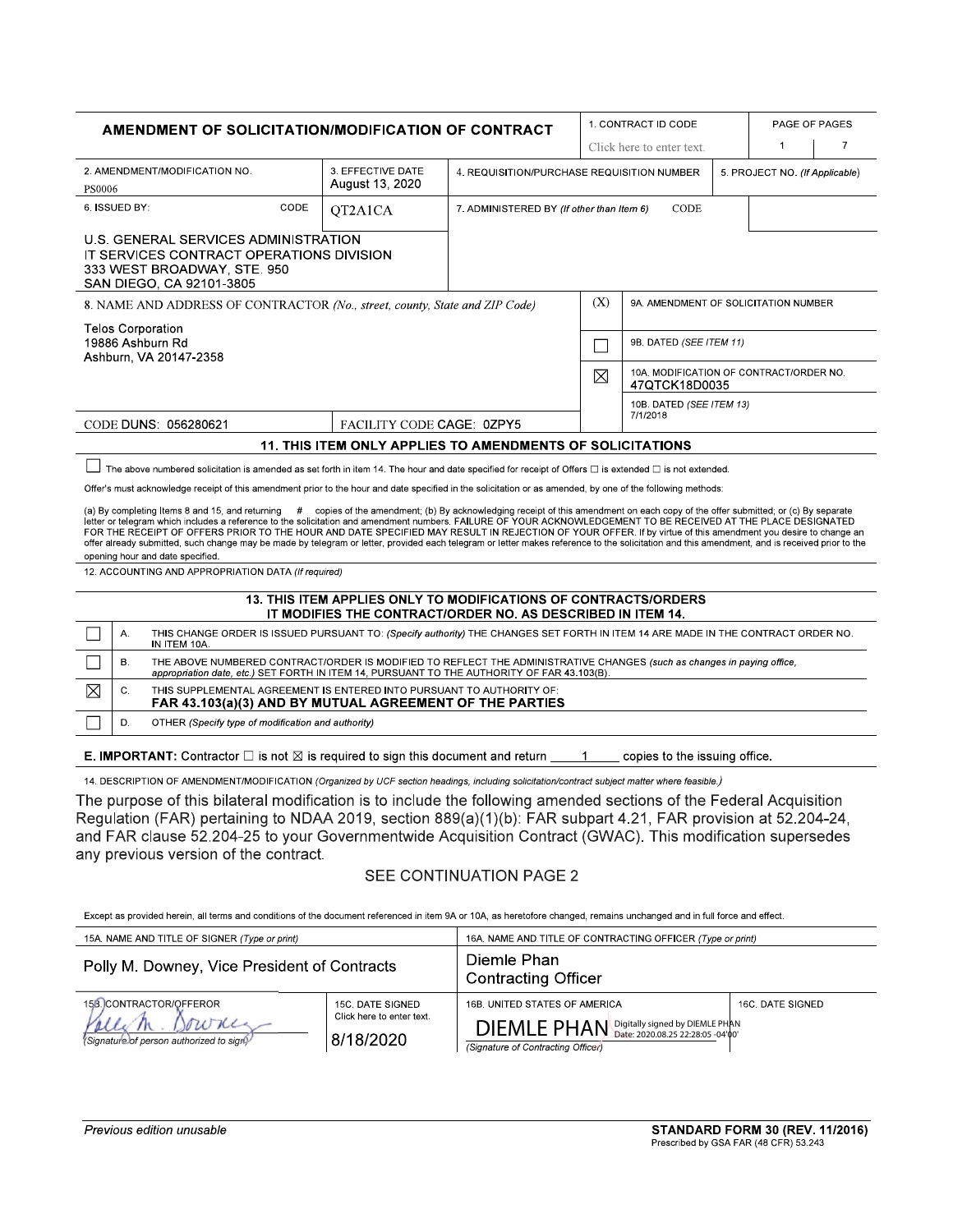## **SECTION SF 30 BLOCK 14 CONTINUATION PAGE**

This contract is hereby modified to incorporate the following revised Federal Acquisition Regulation (FAR) clauses and provisions:

1. Under Section I.2 FAR 52.252-2 CLAUSES INCORPORATED BY REFERENCE (1998).

# ADD:

## FAR 52.204-25 Prohibition on Contracting for Certain Telecommunications and Video **Surveillance Services or Equipment (AUG 2020).**

(a) Definitions. As used in this clause-

Backhaul means intermediate links between the core network, or backbone network, and the small subnetworks at the edge of the network (e.g., connecting cell phones/towers to the core telephone network). Backhaul can be wireless (e.g., microwave) or wired (e.g., fiber optic, coaxial cable, Ethernet).

Covered foreign country means The People's Republic of China.

Covered telecommunications equipment or services means-

(1) Telecommunications equipment produced by Huawei Technologies Company or ZTE Corporation (or any subsidiary or affiliate of such entities);

(2) For the purpose of public safety, security of Government facilities, physical security surveillance of critical infrastructure, and other national security purposes, video surveillance and telecommunications equipment produced by Hytera Communications Corporation, Hangzhou Hikvision Digital Technology Company, or Dahua Technology Company (or any subsidiary or affiliate of such entities):

(3) Telecommunications or video surveillance services provided by such entities or using such equipment; or

(4) Telecommunications or video surveillance equipment or services produced or provided by an entity that the Secretary of Defense, in consultation with the Director of National Intelligence or the Director of the Federal Bureau of Investigation, reasonably believes to be an entity owned or controlled by, or otherwise connected to, the government of a covered foreign country.

Critical technology means-

(1) Defense articles or defense services included on the United States Munitions List set forth in the International Traffic in Arms Regulations under subchapter M of chapter I of title 22, Code of **Federal Regulations;** 

(2) Items included on the Commerce Control List set forth in Supplement No. 1 to part 774 of the Export Administration Regulations under subchapter C of chapter VII of title 15, Code of Federal Regulations, and controlled-

(i) Pursuant to multilateral regimes, including for reasons relating to national security, chemical and biological weapons proliferation, nuclear nonproliferation, or missile technology; or

(ii) For reasons relating to regional stability or surreptitious listening;

(3) Specially designed and prepared nuclear equipment, parts and components, materials, software, and technology covered by part 810 of title 10, Code of Federal Regulations (relating to assistance to foreign atomic energy activities);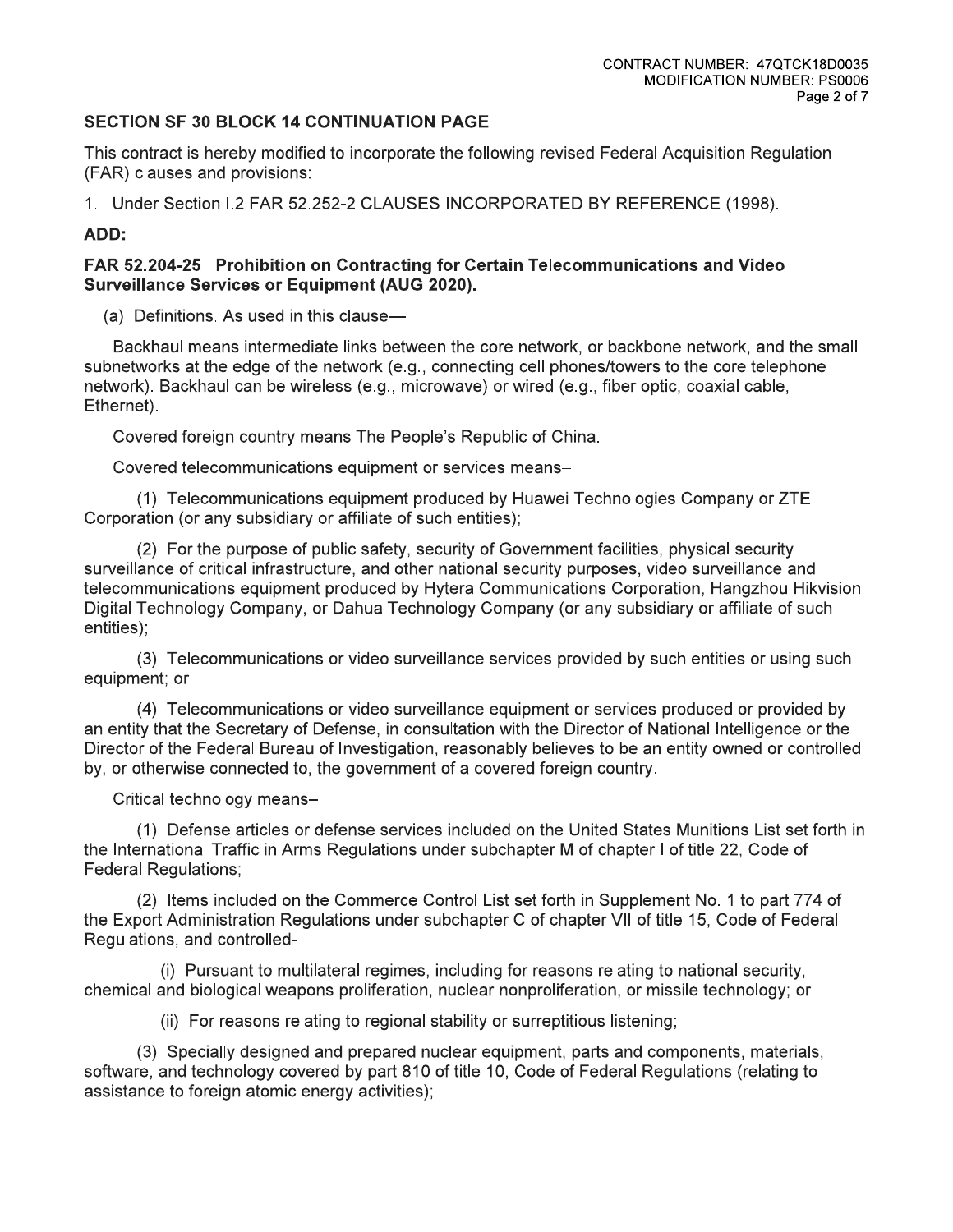(4) Nuclear facilities, equipment, and material covered by part 110 of title 10, Code of Federal Regulations (relating to export and import of nuclear equipment and material);

(5) Select agents and toxins covered by part 331 of title 7, Code of Federal Regulations, part 121 of title 9 of such Code, or part 73 of title 42 of such Code; or

(6) Emerging and foundational technologies controlled pursuant to section 1758 of the Export Control Reform Act of 2018 (50 U.S.C. 4817).

Interconnection arrangements means arrangements governing the physical connection of two or more networks to allow the use of another's network to hand off traffic where it is ultimately delivered (e.g., connection of a customer of telephone provider A to a customer of telephone company B) or sharing data and other information resources.

Reasonable inquiry means an inquiry designed to uncover any information in the entity's possession about the identity of the producer or provider of covered telecommunications equipment or services used by the entity that excludes the need to include an internal or third-party audit.

Roaming means cellular communications services (e.g., voice, video, data) received from a visited network when unable to connect to the facilities of the home network either because signal coverage is too weak or because traffic is too high.

Substantial or essential component means any component necessary for the proper function or performance of a piece of equipment, system, or service.

#### (b) Prohibition.

(1) Section 889(a)(1)(A) of the John S. McCain National Defense Authorization Act for Fiscal Year 2019 (Pub. L. 115-232) prohibits the head of an executive agency on or after August 13, 2019, from procuring or obtaining, or extending or renewing a contract to procure or obtain, any equipment, system, or service that uses covered telecommunications equipment or services as a substantial or essential component of any system, or as critical technology as part of any system. The Contractor is prohibited from providing to the Government any equipment, system, or service that uses covered telecommunications equipment or services as a substantial or essential component of any system, or as critical technology as part of any system, unless an exception at paragraph (c) of this clause applies or the covered telecommunication equipment or services are covered by a waiver described in FAR 4.2104.

(2) Section 889(a)(1)(B) of the John S. McCain National Defense Authorization Act for Fiscal Year 2019 (Pub. L. 115-232) prohibits the head of an executive agency on or after August 13, 2020, from entering into a contract, or extending or renewing a contract, with an entity that uses any equipment. system, or service that uses covered telecommunications equipment or services as a substantial or essential component of any system, or as critical technology as part of any system, unless an exception at paragraph (c) of this clause applies or the covered telecommunication equipment or services are covered by a waiver described in FAR 4.2104. This prohibition applies to the use of covered telecommunications equipment or services, regardless of whether that use is in performance of work under a Federal contract.

(c) Exceptions. This clause does not prohibit contractors from providing-

(1) A service that connects to the facilities of a third-party, such as backhaul, roaming, or interconnection arrangements; or

(2) Telecommunications equipment that cannot route or redirect user data traffic or permit visibility into any user data or packets that such equipment transmits or otherwise handles.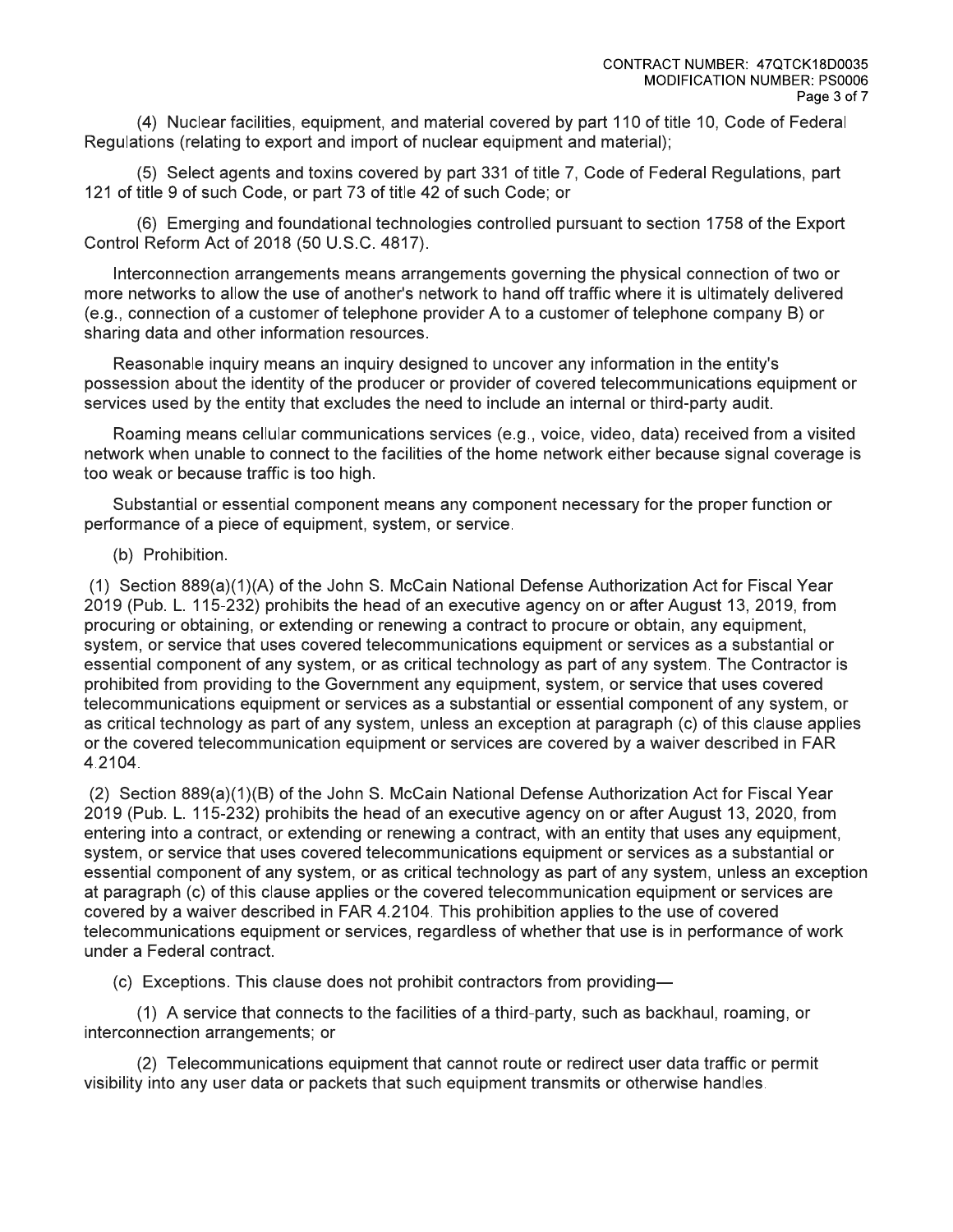# (d) Reporting requirement.

(1) In the event the Contractor identifies covered telecommunications equipment or services used as a substantial or essential component of any system, or as critical technology as part of any system. during contract performance, or the Contractor is notified of such by a subcontractor at any tier or by any other source, the Contractor shall report the information in paragraph  $(d)(2)$  of this clause to the Contracting Officer, unless elsewhere in this contract are established procedures for reporting the information; in the case of the Department of Defense, the Contractor shall report to the website at https://dibnet.dod.mil. For indefinite delivery contracts, the Contractor shall report to the Contracting Officer for the indefinite delivery contract and the Contracting Officer(s) for any affected order or, in the case of the Department of Defense, identify both the indefinite delivery contract and any affected orders in the report provided at https://dibnet.dod.mil.

(2) The Contractor shall report the following information pursuant to paragraph  $(d)(1)$  of this clause

(i) Within one business day from the date of such identification or notification: the contract number; the order number(s), if applicable; supplier name; supplier unique entity identifier (if known); supplier Commercial and Government Entity (CAGE) code (if known); brand; model number (original equipment manufacturer number, manufacturer part number, or wholesaler number); item description; and any readily available information about mitigation actions undertaken or recommended.

(ii) Within 10 business days of submitting the information in paragraph  $(d)(2)(i)$  of this clause: any further available information about mitigation actions undertaken or recommended. In addition, the Contractor shall describe the efforts it undertook to prevent use or submission of covered telecommunications equipment or services, and any additional efforts that will be incorporated to prevent future use or submission of covered telecommunications equipment or services.

(e) Subcontracts. The Contractor shall insert the substance of this clause, including this paragraph (e) and excluding paragraph (b)(2), in all subcontracts and other contractual instruments, including subcontracts for the acquisition of commercial items.

(End of clause)

# **ADD**

# FAR 52.204-24 Representation Regarding Certain Telecommunications and Video Surveillance **Services or Equipment.**

As prescribed in 4.2105(a), insert the following provision:

Representation Regarding Certain Telecommunications and Video Surveillance Services or Equipment (Aug 2020)

The Offeror shall not complete the representation at paragraph  $(d)(1)$  of this provision if the Offeror has represented that it "does not provide covered telecommunications equipment or services as a part of its offered products or services to the Government in the performance of any contract, subcontract, or other contractual instrument" in the provision at 52.204-26, Covered Telecommunications Equipment or Services—Representation, or in paragraph (v) of the provision at 52.212-3, Offeror Representations and Certifications-Commercial Items.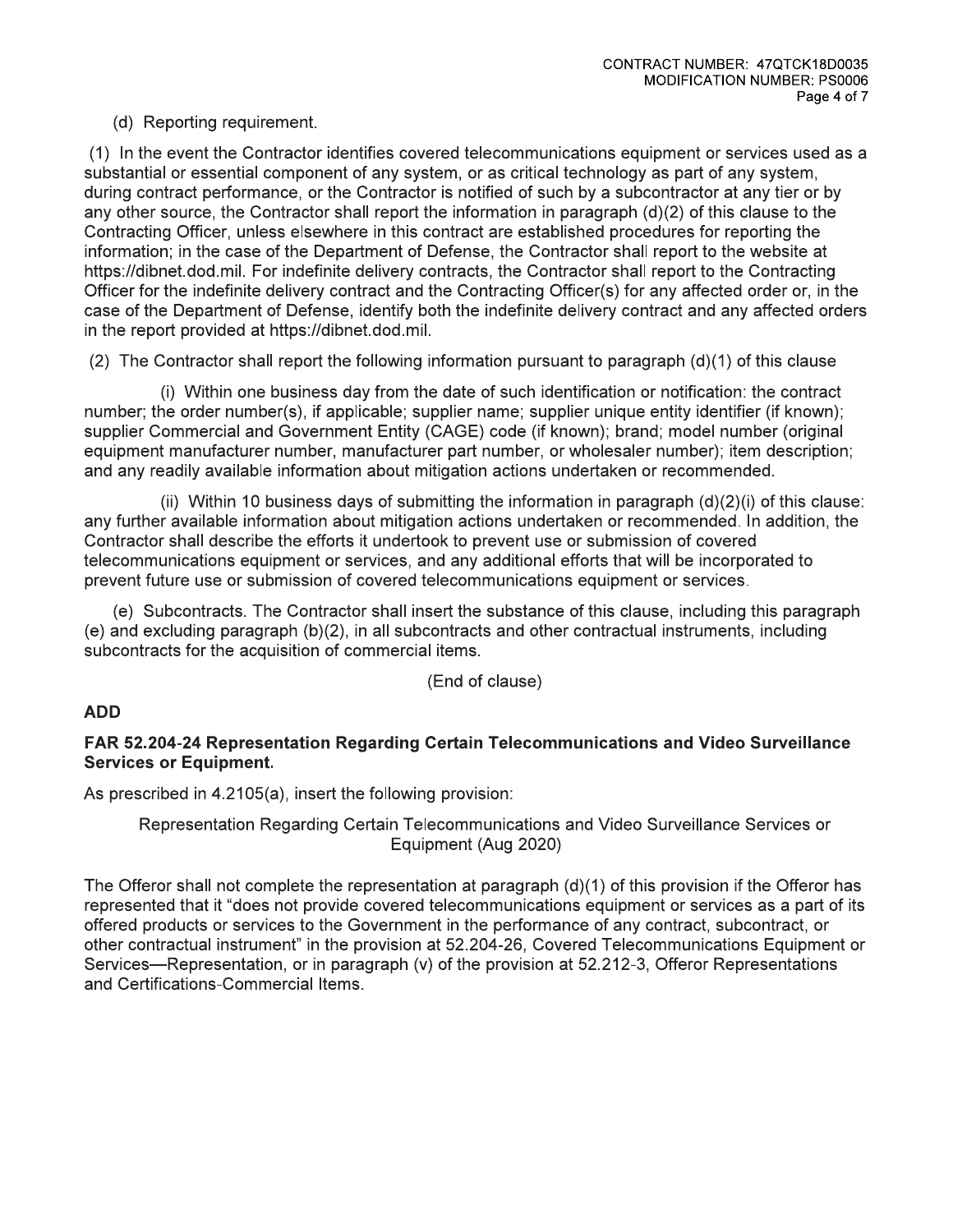(a) Definitions. As used in this provision-

Backhaul, covered telecommunications equipment or services, critical technology, interconnection arrangements, reasonable inguiry, roaming, and substantial or essential component have the meanings provided in the clause 52.204-25, Prohibition on Contracting for Certain Telecommunications and Video Surveillance Services or Equipment.

(b) Prohibition.

(1) Section 889(a)(1)(A) of the John S. McCain National Defense Authorization Act for Fiscal Year 2019 (Pub. L. 115-232) prohibits the head of an executive agency on or after August 13, 2019, from procuring or obtaining, or extending or renewing a contract to procure or obtain, any equipment, system, or service that uses covered telecommunications equipment or services as a substantial or essential component of any system, or as critical technology as part of any system. Nothing in the prohibition shall be construed to-

(i) Prohibit the head of an executive agency from procuring with an entity to provide a service that connects to the facilities of a third-party, such as backhaul, roaming, or interconnection arrangements; or

(ii)Cover telecommunications equipment that cannot route or redirect user data traffic or cannot permit visibility into any user data or packets that such equipment transmits or otherwise handles.

(2) Section 889(a)(1)(B) of the John S. McCain National Defense Authorization Act for Fiscal Year 2019 (Pub. L. 115-232) prohibits the head of an executive agency on or after August 13, 2020, from entering into a contract or extending or renewing a contract with an entity that uses any equipment, system, or service that uses covered telecommunications equipment or services as a substantial or essential component of any system, or as critical technology as part of any system. This prohibition applies to the use of covered telecommunications equipment or services, regardless of whether that use is in performance of work under a Federal contract. Nothing in the prohibition shall be construed to-

(i) Prohibit the head of an executive agency from procuring with an entity to provide a service that connects to the facilities of a third-party, such as backhaul, roaming, or interconnection arrangements; or

(ii)Cover telecommunications equipment that cannot route or redirect user data traffic or cannot permit visibility into any user data or packets that such equipment transmits or otherwise handles.

(c) Procedures. The Offeror shall review the list of excluded parties in the System for Award Management (SAM) (https://www.sam.gov) for entities excluded from receiving federal awards for "covered telecommunications equipment or services".

(d) Representation. The Offeror represents that-

(1)It  $\Box$  will, z will not provide covered telecommunications equipment or services to the Government in the performance of any contract, subcontract or other contractual instrument resulting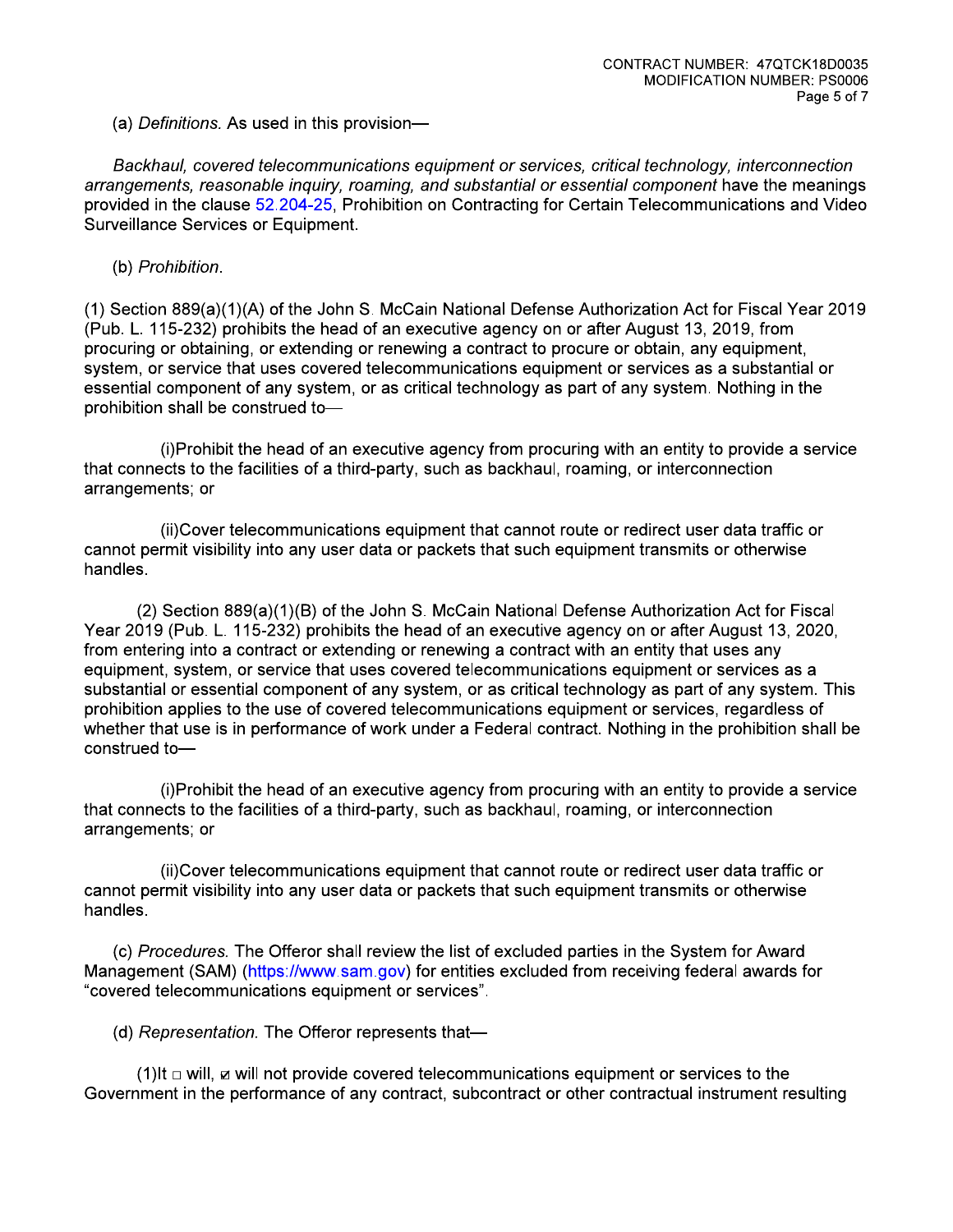from this solicitation. The Offeror shall provide the additional disclosure information required at paragraph (e)(1) of this section if the Offeror responds "will" in paragraph (d)(1) of this section; and

(2) After conducting a reasonable inquiry, for purposes of this representation, the Offeror represents that-

It  $\Box$  does,  $\boxtimes$  does not use covered telecommunications equipment or services, or use any equipment, system, or service that uses covered telecommunications equipment or services. The Offeror shall provide the additional disclosure information required at paragraph (e)(2) of this section if the Offeror responds "does" in paragraph (d)(2) of this section.

(e) Disclosures.

(1) Disclosure for the representation in paragraph (d)(1) of this provision. If the Offeror has responded "will" in the representation in paragraph (d)(1) of this provision, the Offeror shall provide the following information as part of the offer:

(i)For covered equipment-

(A) The entity that produced the covered telecommunications equipment (include entity name, unique entity identifier, CAGE code, and whether the entity was the original equipment manufacturer (OEM) or a distributor, if known);

(B)A description of all covered telecommunications equipment offered (include brand; model number, such as OEM number, manufacturer part number, or wholesaler number; and item description, as applicable); and

(C) Explanation of the proposed use of covered telecommunications equipment and any factors relevant to determining if such use would be permissible under the prohibition in paragraph (b)(1) of this provision.

(ii) For covered services-

(A)If the service is related to item maintenance: A description of all covered telecommunications services offered (include on the item being maintained: Brand; model number, such as OEM number, manufacturer part number, or wholesaler number; and item description, as applicable); or

(B)If not associated with maintenance, the Product Service Code (PSC) of the service being provided; and explanation of the proposed use of covered telecommunications services and any factors relevant to determining if such use would be permissible under the prohibition in paragraph  $(b)(1)$  of this provision.

(2) Disclosure for the representation in paragraph  $(d)(2)$  of this provision. If the Offeror has responded "does" in the representation in paragraph  $(d)(2)$  of this provision, the Offeror shall provide the following information as part of the offer:

(i)For covered equipment-